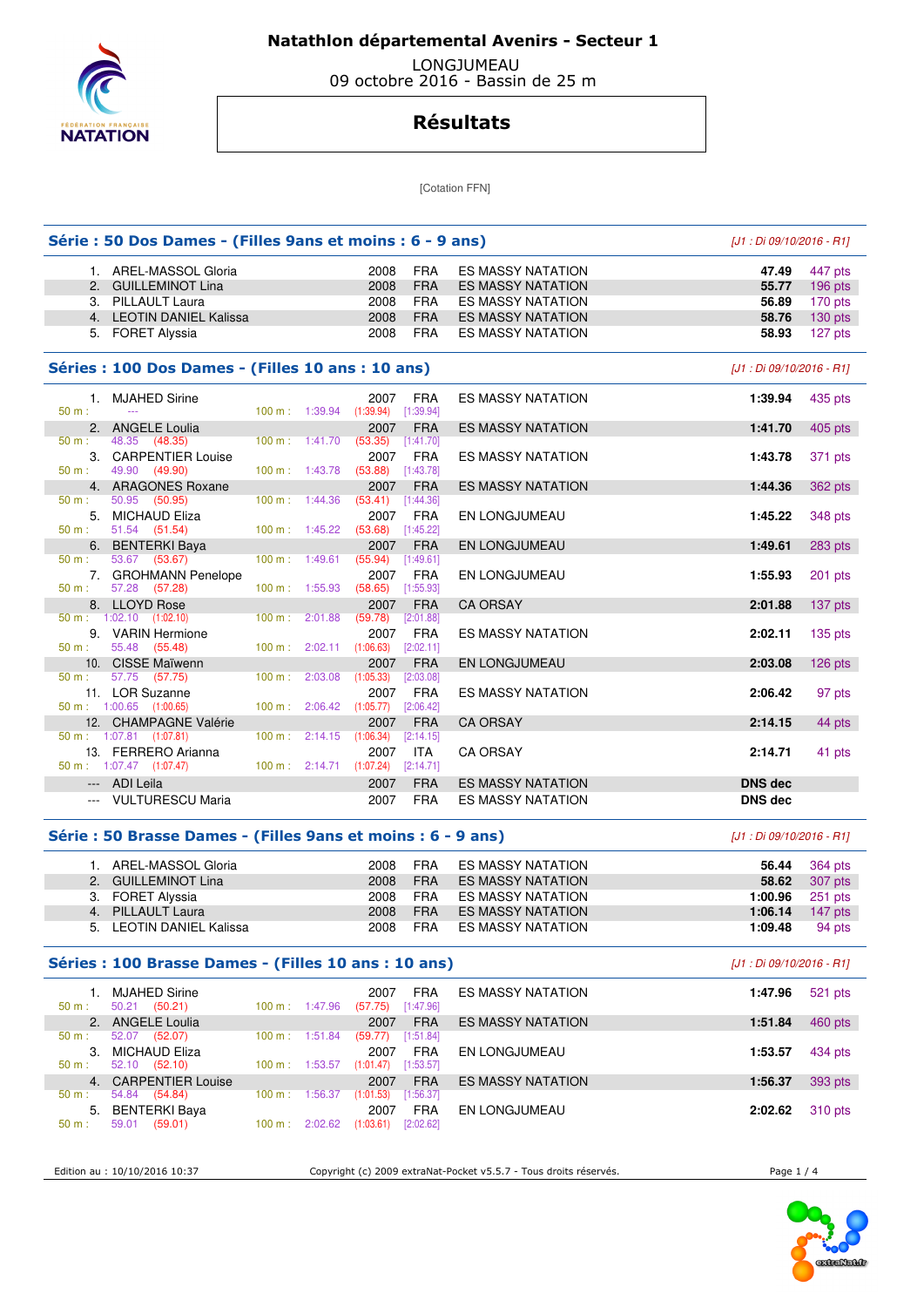

 **Natathlon départemental Avenirs - Secteur 1** 

 LONGJUMEAU 09 octobre 2016 - Bassin de 25 m

## **Résultats**

#### **(Suite) Séries : 100 Brasse Dames - (Filles 10 ans : 10 ans)** [J1 : Di 09/10/2016 - R1]

| 6. ARAGONES Roxane                  |                              | 2007<br><b>FRA</b>       | <b>ES MASSY NATATION</b> | 259 pts<br>2:06.83   |
|-------------------------------------|------------------------------|--------------------------|--------------------------|----------------------|
| $50 \text{ m}: 1:01.11 (1:01.11)$   | $100 \text{ m}$ :<br>2:06.83 | (1:05.72)<br>[2:06.83]   |                          |                      |
| 7. CHAMPAGNE Valérie                |                              | 2007<br><b>FRA</b>       | <b>CA ORSAY</b>          | 252 pts<br>2:07.42   |
| $50 \text{ m}: 1:00.08$ $(1:00.08)$ | 100 m: 2:07.42               | (1:07.34)<br>$[2:07.42]$ |                          |                      |
| 8. VARIN Hermione                   |                              | 2007<br><b>FRA</b>       | <b>ES MASSY NATATION</b> | $182$ pts<br>2:14.15 |
| $50 \text{ m}: 1:00.01$ (1:00.01)   | $100 \text{ m}$ :<br>2:14.15 | (1:14.14)<br>[2:14.15]   |                          |                      |
| 9. LOR Suzanne                      |                              | 2007<br>FRA              | <b>ES MASSY NATATION</b> | 91 pts<br>2:25.18    |
| $50 \text{ m}: 1:06.13$ $(1:06.13)$ | 100 m: 2:25.18               | (1:19.05)<br>[2:25.18]   |                          |                      |
| 10. CISSE Maïwenn                   |                              | 2007<br><b>FRA</b>       | <b>EN LONGJUMEAU</b>     | 78 pts<br>2:27.29    |
| $50 \text{ m}: 1:08.40$ $(1:08.40)$ | 100 m: 2:27.29               | (1:18.89)<br>$[2:27.29]$ |                          |                      |
| 11. FERRERO Arianna                 |                              | 2007<br>ITA.             | <b>CA ORSAY</b>          | 2:29.48<br>64 pts    |
| $50 \text{ m}: 1:13.11 (1:13.11)$   | $100 \text{ m}$ : 2:29.48    | (1:16.37)<br>$[2:29.48]$ |                          |                      |
| 12. GROHMANN Penelope               |                              | 2007<br><b>FRA</b>       | <b>EN LONGJUMEAU</b>     | 2:30.14<br>61 pts    |
| $50 \text{ m}: 1:10.17$ (1:10.17)   | 100 m: 2:30.14               | (1:19.97)<br>[2:30.14]   |                          |                      |
| 13. LLOYD Rose                      |                              | 2007<br><b>FRA</b>       | <b>CA ORSAY</b>          | 2:33.65<br>43 pts    |
| $50 \text{ m}: 1:12.68$ $(1:12.68)$ | $100 \text{ m}: 2:33.65$     | (1:20.97)<br>[2:33.65]   |                          |                      |
| --- ADI Leila                       |                              | <b>FRA</b><br>2007       | <b>ES MASSY NATATION</b> | <b>DNS</b> dec       |
| --- VULTURESCU Maria                |                              | 2007<br><b>FRA</b>       | <b>ES MASSY NATATION</b> | <b>DNS dec</b>       |

#### **Séries : 50 Dos Messieurs - (Garçons 10 ans et moins : 6 - 10 ans)** [J1 : Di 09/10/2016 - R1]

|     | <b>BRAIZE Stann</b>               | 2007 | <b>FRA</b> | <b>ES MASSY NATATION</b> | 42.22   | 476 pts |
|-----|-----------------------------------|------|------------|--------------------------|---------|---------|
|     | 2. EL MOUDIR Ayyoub               | 2007 | <b>FRA</b> | <b>ES MASSY NATATION</b> | 45.74   | 346 pts |
| З.  | <b>ALY Marwan</b>                 | 2008 | <b>FRA</b> | <b>ES MASSY NATATION</b> | 46.21   | 330 pts |
| 4.  | LE GOFF Erwan                     | 2007 | <b>FRA</b> | <b>EN LONGJUMEAU</b>     | 47.41   | 291 pts |
| 5.  | <b>MANOLE Maxime</b>              | 2007 | <b>FRA</b> | <b>ES MASSY NATATION</b> | 47.98   | 274 pts |
| 6.  | <b>VIRGAL-PRUNIER Chrystopher</b> | 2007 | <b>FRA</b> | <b>ES MASSY NATATION</b> | 48.40   | 261 pts |
|     | <b>GUILBAUD Arthur</b>            | 2007 | <b>FRA</b> | <b>CA ORSAY</b>          | 48.88   | 247 pts |
| 8.  | <b>BONDOUY Marlon</b>             | 2007 | <b>FRA</b> | <b>ES MASSY NATATION</b> | 49.93   | 218 pts |
| 9.  | <b>CANEVET Gabriel</b>            | 2007 | <b>FRA</b> | <b>EN LONGJUMEAU</b>     | 52.26   | 159 pts |
| 10. | <b>SMIR Adem</b>                  | 2007 | <b>FRA</b> | <b>ES MASSY NATATION</b> | 52.70   | 149 pts |
| 11. | <b>CRETIN Adam</b>                | 2007 | <b>FRA</b> | <b>CA ORSAY</b>          | 53.03   | 142 pts |
| 12. | <b>VASQUEZ Kenzo</b>              | 2007 | <b>FRA</b> | <b>ES MASSY NATATION</b> | 54.18   | 118 pts |
| 13. | <b>COLSON Noah</b>                | 2008 | <b>FRA</b> | <b>ES MASSY NATATION</b> | 54.70   | 108 pts |
| 14. | <b>LUCHETTA Névis</b>             | 2007 | <b>FRA</b> | <b>CA ORSAY</b>          | 56.72   | 73 pts  |
| 15. | <b>DJERROUF Elyas</b>             | 2008 | <b>FRA</b> | <b>ES MASSY NATATION</b> | 59.55   | 35 pts  |
| 16. | <b>GANMAVO Nathan</b>             | 2007 | <b>FRA</b> | <b>EN LONGJUMEAU</b>     | 1:00.23 | 28 pts  |
| 17. | LEDEY Raphaël                     | 2007 | <b>FRA</b> | <b>CA ORSAY</b>          | 1:02.44 | 11 pts  |
| 18. | <b>DJERROUF Samy</b>              | 2008 | <b>FRA</b> | <b>ES MASSY NATATION</b> | 1:07.95 | 1 pt    |
|     |                                   |      |            |                          |         |         |

#### **Séries : 100 Dos Messieurs - (Garçons 11 ans : 11 ans)** [J1 : Di 09/10/2016 - R1]

| 1. BRINDEJONC Matis<br>39.55 (39.55)<br>50 m:                    | FRA<br>2006<br>(41.86)<br>$100 \text{ m}: 1:21.41$<br>[1:21.41] | <b>ES MASSY NATATION</b>                                          | 1:21.41    | 632 pts   |
|------------------------------------------------------------------|-----------------------------------------------------------------|-------------------------------------------------------------------|------------|-----------|
| 2. HALIM Rayan                                                   | 2006<br><b>FRA</b>                                              | <b>ES MASSY NATATION</b>                                          | 1:29.96    | 458 pts   |
| 45.90 (45.90)<br>50 m:                                           | (44.06)<br>[1:29.96]<br>$100 \text{ m}: 1:29.96$                |                                                                   |            |           |
| MENU Matyas<br>3.                                                | FRA<br>2006                                                     | EN LONGJUMEAU                                                     | 1:35.96    | 353 pts   |
| 46.64 (46.64)<br>$50 \text{ m}$ :                                | (49.32)<br>[1:35.96]<br>$100 \text{ m}: 1:35.96$                |                                                                   |            |           |
| 4. BOUCHARIN Teo                                                 | <b>FRA</b><br>2006                                              | <b>ES MASSY NATATION</b>                                          | 1:40.77    | 279 pts   |
| 48.73 (48.73)<br>$100 m$ : 1:40.77<br>50 m:                      | (52.04)<br>[1:40.77]                                            |                                                                   |            |           |
| 5. ETIENNE-MASSON Solal                                          | FRA<br>2006                                                     | EN LONGJUMEAU                                                     | 1:43.81    | 236 pts   |
| 50.41 (50.41) 100 m : 1:43.81<br>50 m:                           | (53.40)<br>[1:43.81]                                            |                                                                   |            |           |
| 6. AISSAOUI Ayman                                                | <b>FRA</b><br>2006                                              | <b>CA ORSAY</b>                                                   | 1:51.95    | $139$ pts |
| 52.70 (52.70) 100 m : 1:51.95<br>50 m:                           | (59.25)<br>[1:51.95]                                            |                                                                   |            |           |
| 7. FERRERO Alessandro                                            | 2006<br>ITA                                                     | <b>CA ORSAY</b>                                                   | 1:58.46    | 80 pts    |
| 56.34 (56.34)<br>50 m:                                           | (1:02.12)<br>$100 \text{ m}: 1:58.46$<br>[1:58.46]              |                                                                   |            |           |
| 8. PECHOUX Jeremie                                               | <b>FRA</b><br>2006                                              | <b>ES MASSY NATATION</b>                                          | 2:01.94    | 56 pts    |
| 50 m : 1:02.86 (1:02.86) 100 m : 2:01.94                         | (59.08)<br>[2:01.94]                                            |                                                                   |            |           |
| 9. BOUSSET Baptiste                                              | 2006<br><b>FRA</b>                                              | <b>CA ORSAY</b>                                                   | 2:04.23    | 42 pts    |
| $50 \text{ m}: 1:01.77$ $(1:01.77)$<br>$100 \text{ m}$ : 2:04.23 | (1:02.46)<br>[2:04.23]                                          |                                                                   |            |           |
|                                                                  |                                                                 |                                                                   |            |           |
| Edition au : 10/10/2016 10:37                                    |                                                                 | Copyright (c) 2009 extraNat-Pocket v5.5.7 - Tous droits réservés. | Page $2/4$ |           |
|                                                                  |                                                                 |                                                                   |            |           |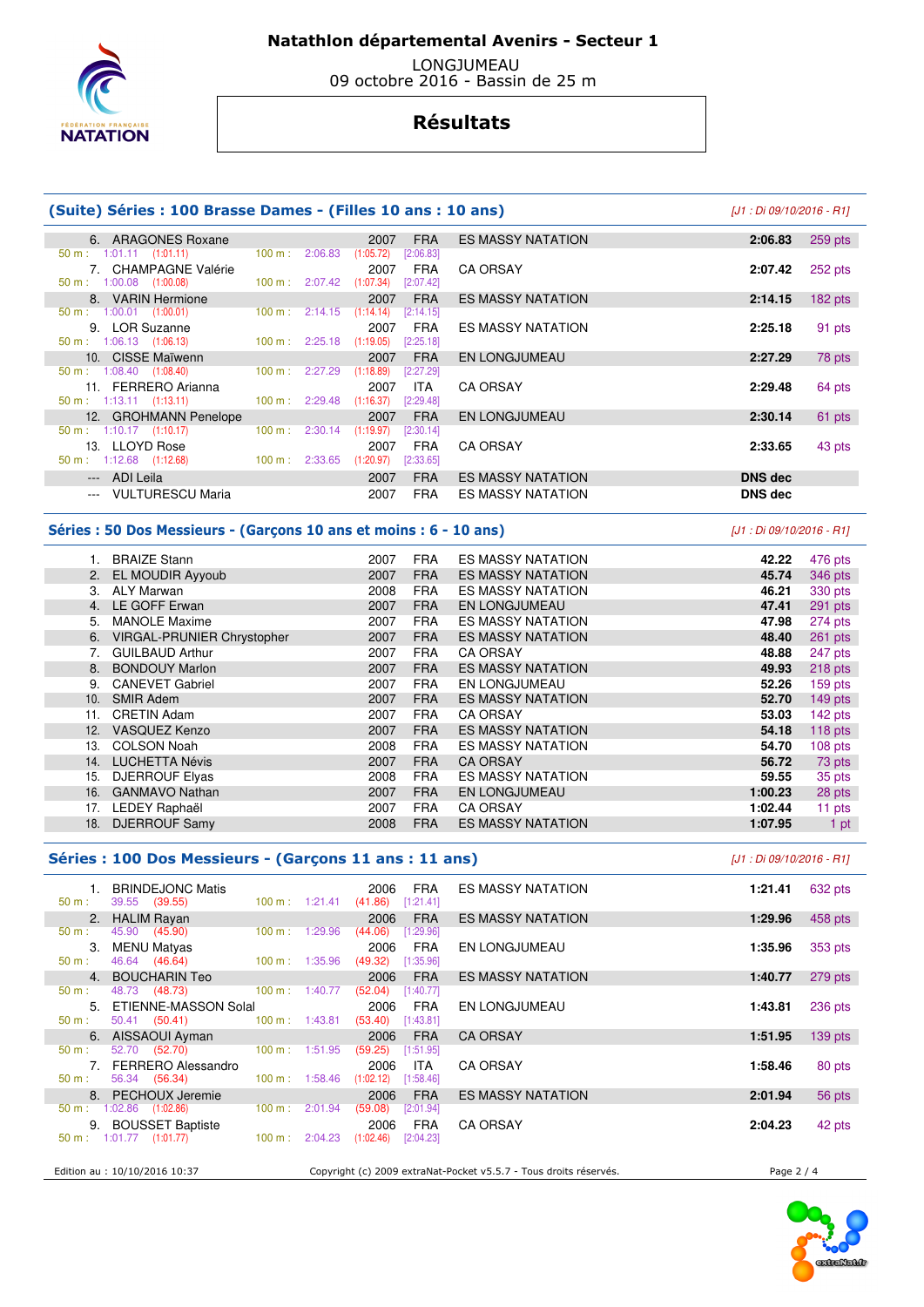

## **Natathlon départemental Avenirs - Secteur 1**

 LONGJUMEAU 09 octobre 2016 - Bassin de 25 m

# **Résultats**

| (Suite) Séries : 100 Dos Messieurs - (Garçons 11 ans : 11 ans) |                                                                       |                           |                |                                              | [J1 : Di 09/10/2016 - R1] |                          |                           |                |
|----------------------------------------------------------------|-----------------------------------------------------------------------|---------------------------|----------------|----------------------------------------------|---------------------------|--------------------------|---------------------------|----------------|
|                                                                | 10. CAPDEGELLE Maxime<br>$50 \text{ m}: 1:01.40$ $(1:01.40)$          |                           |                | 2006<br>100 m: 2:05.67 (1:04.27) [2:05.67]   | <b>FRA</b>                | <b>CA ORSAY</b>          | 2:05.67                   | 34 pts         |
|                                                                | <b>HC: 100 Dos Messieurs</b>                                          |                           |                |                                              |                           |                          | [J1 : Di 09/10/2016 - R1] |                |
|                                                                | HC SMIR Adem                                                          |                           |                | 2007                                         | FRA                       | <b>ES MASSY NATATION</b> | <b>EPR Supp</b>           |                |
|                                                                | Séries : 50 Brasse Messieurs - (Garçons 10 ans et moins : 6 - 10 ans) |                           |                |                                              |                           |                          | [J1 : Di 09/10/2016 - R1] |                |
|                                                                | 1. BRAIZE Stann                                                       |                           |                | 2007                                         | <b>FRA</b>                | <b>ES MASSY NATATION</b> | 49.85                     | 356 pts        |
|                                                                | 2. MANOLE Maxime                                                      |                           |                | 2007                                         | <b>FRA</b>                | <b>ES MASSY NATATION</b> | 51.75                     | 300 pts        |
|                                                                | 3. EL MOUDIR Ayyoub                                                   |                           |                | 2007                                         | <b>FRA</b>                | <b>ES MASSY NATATION</b> | 54.12                     | 237 pts        |
|                                                                | 4. LUCHETTA Névis                                                     |                           |                | 2007                                         | <b>FRA</b>                | <b>CA ORSAY</b>          | 54.33                     | 232 pts        |
|                                                                | 5. CANEVET Gabriel                                                    |                           |                | 2007                                         | <b>FRA</b>                | EN LONGJUMEAU            | 56.63                     | 178 pts        |
|                                                                | 6. BONDOUY Marlon                                                     |                           |                | 2007                                         | <b>FRA</b>                | <b>ES MASSY NATATION</b> | 57.26                     | <b>165 pts</b> |
|                                                                | 7. GUILBAUD Arthur                                                    |                           |                | 2007                                         | <b>FRA</b>                | <b>CA ORSAY</b>          | 57.51                     | 160 pts        |
|                                                                |                                                                       |                           |                | 2007                                         | <b>FRA</b>                | <b>CA ORSAY</b>          | 57.93                     |                |
|                                                                | 8. LEDEY Raphaël                                                      |                           |                |                                              |                           |                          |                           | 151 pts        |
|                                                                | 9. SMIR Adem                                                          |                           |                | 2007                                         | <b>FRA</b>                | <b>ES MASSY NATATION</b> | 58.02                     | 149 pts        |
|                                                                | 10. VIRGAL-PRUNIER Chrystopher                                        |                           |                | 2007                                         | <b>FRA</b>                | <b>ES MASSY NATATION</b> | 59.46                     | 122 pts        |
|                                                                | 11. LE GOFF Erwan                                                     |                           |                | 2007                                         | <b>FRA</b>                | EN LONGJUMEAU            | 1:00.39                   | 106 pts        |
|                                                                | 12. VASQUEZ Kenzo                                                     |                           |                | 2007                                         | <b>FRA</b>                | ES MASSY NATATION        | 1:00.86                   | 98 pts         |
|                                                                | 13. ALY Marwan                                                        |                           |                | 2008                                         | <b>FRA</b>                | <b>ES MASSY NATATION</b> | 1:03.93                   | 55 pts         |
|                                                                | 14. ION Nicolas                                                       |                           |                | 2008                                         | <b>FRA</b>                | <b>ES MASSY NATATION</b> | 1:04.20                   | 52 pts         |
|                                                                | 15. GANMAVO Nathan                                                    |                           |                | 2007                                         | <b>FRA</b>                | EN LONGJUMEAU            | 1:05.53                   | 37 pts         |
|                                                                | 16. COLSON Noah                                                       |                           |                | 2008                                         | <b>FRA</b>                | <b>ES MASSY NATATION</b> | 1:05.77                   | 35 pts         |
|                                                                | 17. CRETIN Adam                                                       |                           |                | 2007                                         | <b>FRA</b>                | <b>CA ORSAY</b>          | 1:08.32                   | 15 pts         |
|                                                                | 18. DJERROUF Elyas                                                    |                           |                | 2008                                         | <b>FRA</b>                | <b>ES MASSY NATATION</b> | 1:09.86                   | 7 pts          |
|                                                                | 19. DJERROUF Samy                                                     |                           |                | 2008                                         | <b>FRA</b>                | ES MASSY NATATION        | 1:11.51                   | 1 pt           |
|                                                                | Séries : 100 Brasse Messieurs - (Garçons 11 ans : 11 ans)             |                           |                |                                              |                           |                          | [J1 : Di 09/10/2016 - R1] |                |
|                                                                | 1. BRINDEJONC Matis                                                   |                           |                | 2006                                         | <b>FRA</b>                | <b>ES MASSY NATATION</b> | 1:35.27                   | 528 pts        |
| 50 m:                                                          | 45.28 (45.28)                                                         |                           | 100 m: 1:35.27 | (49.99)                                      | [1:35.27]                 |                          |                           |                |
|                                                                | 2. HALIM Rayan                                                        |                           |                | 2006                                         | <b>FRA</b>                | <b>ES MASSY NATATION</b> | 1:45.17                   | 362 pts        |
| 50 m:                                                          | 51.03 (51.03)                                                         | 100 m: 1:45.17            |                | (54.14)                                      | [1:45.17]                 |                          |                           |                |
| 3.                                                             | <b>BOUCHARIN Teo</b>                                                  |                           |                | 2006                                         | <b>FRA</b>                | <b>ES MASSY NATATION</b> | 1:47.78                   | 324 pts        |
| $50 m$ :                                                       | 51.52 (51.52)                                                         | $100 \text{ m}$ : 1:47.78 |                | (56.26)                                      | $[1:47.78]$               |                          |                           |                |
|                                                                | 4. MENU Matyas                                                        |                           |                | 2006                                         | <b>FRA</b>                | EN LONGJUMEAU            | 1:50.58                   | $285$ pts      |
| $50 m$ :                                                       | 53.33<br>(53.33)                                                      | 100 m: 1:50.58            |                | (57.25)                                      | [1:50.58]                 |                          |                           |                |
|                                                                | 5. ETIENNE-MASSON Solal                                               |                           |                | 2006                                         | <b>FRA</b>                | EN LONGJUMEAU            | 2:00.28                   | 170 pts        |
| 50 m:                                                          | 56.08 (56.08)                                                         |                           |                | 100 m : $2:00.28$ (1:04.20) [2:00.28]        |                           |                          |                           |                |
|                                                                | 6. FERRERO Alessandro                                                 |                           |                | 2006                                         | <b>ITA</b>                | <b>CA ORSAY</b>          | 2:04.65                   | 127 pts        |
| 50 m :                                                         | 59.28 (59.28)                                                         |                           |                | $100 \text{ m}: 2:04.65 (1:05.37) [2:04.65]$ |                           |                          |                           |                |
|                                                                | 7. PECHOUX Jeremie                                                    |                           |                | 2006                                         | <b>FRA</b>                | <b>ES MASSY NATATION</b> | 2:08.72                   | 93 pts         |
|                                                                | $50 \text{ m}: 1:02.24$ $(1:02.24)$                                   |                           |                | $100 \text{ m}: 2:08.72 \quad (1:06.48)$     | [2:08.72]                 |                          |                           |                |
|                                                                | 8. BOUSSET Baptiste                                                   |                           |                | 2006                                         | <b>FRA</b>                | <b>CA ORSAY</b>          | 2:11.35                   | 74 pts         |
|                                                                | $50 \text{ m}$ : 1:03.09 (1:03.09)                                    |                           | 100 m: 2:11.35 | (1:08.26)                                    | [2:11.35]                 |                          |                           |                |
|                                                                |                                                                       |                           |                |                                              | <b>FRA</b>                | <b>CA ORSAY</b>          | 2:15.98                   | 46 pts         |
|                                                                | 9. AISSAOUI Ayman                                                     |                           |                | 2006                                         |                           |                          |                           |                |
|                                                                | 50 m: 1:00.96 (1:00.96)                                               |                           | 100 m: 2:15.98 | (1:15.02)                                    | [2:15.98]                 |                          |                           |                |
|                                                                | 10. CAPDEGELLE Maxime<br>$50 \text{ m}: 1:05.90 (1:05.90)$            |                           |                | 2006<br>$100 \text{ m}: 2:18.83$ $(1:12.93)$ | <b>FRA</b><br>[2:18.83]   | <b>CA ORSAY</b>          | 2:18.83                   | 32 pts         |

#### **HC : 100 Brasse Messieurs** [J1 : Di 09/10/2016 - R1]

| НC | <b>SMIR Adem</b> |  |
|----|------------------|--|
|----|------------------|--|

2007 FRA ES MASSY NATATION **EPR Supp**